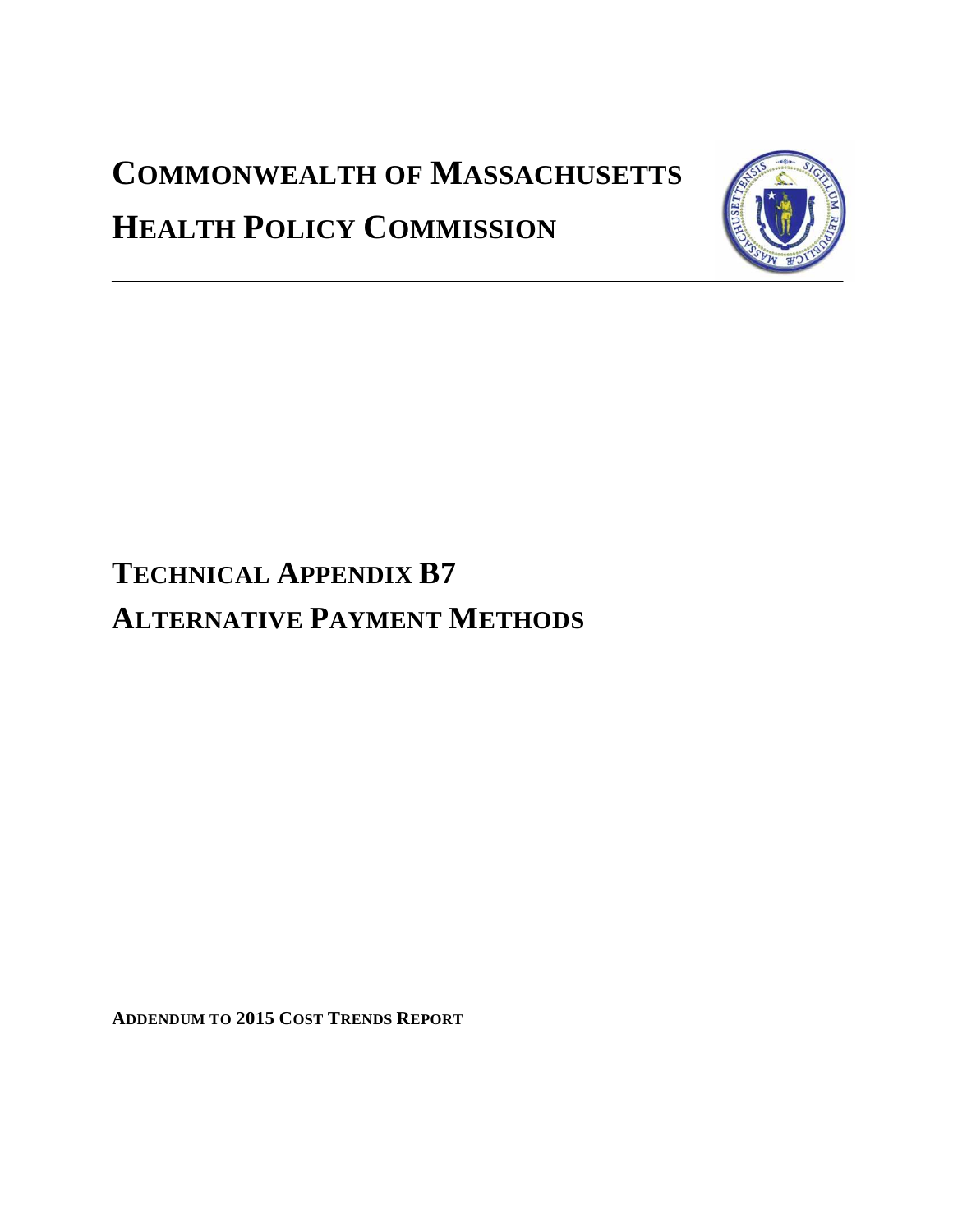## **Table of Contents**

| 6 Numbers of Massachusetts organizations participating in Medicare ACO and APM programs 2 |  |
|-------------------------------------------------------------------------------------------|--|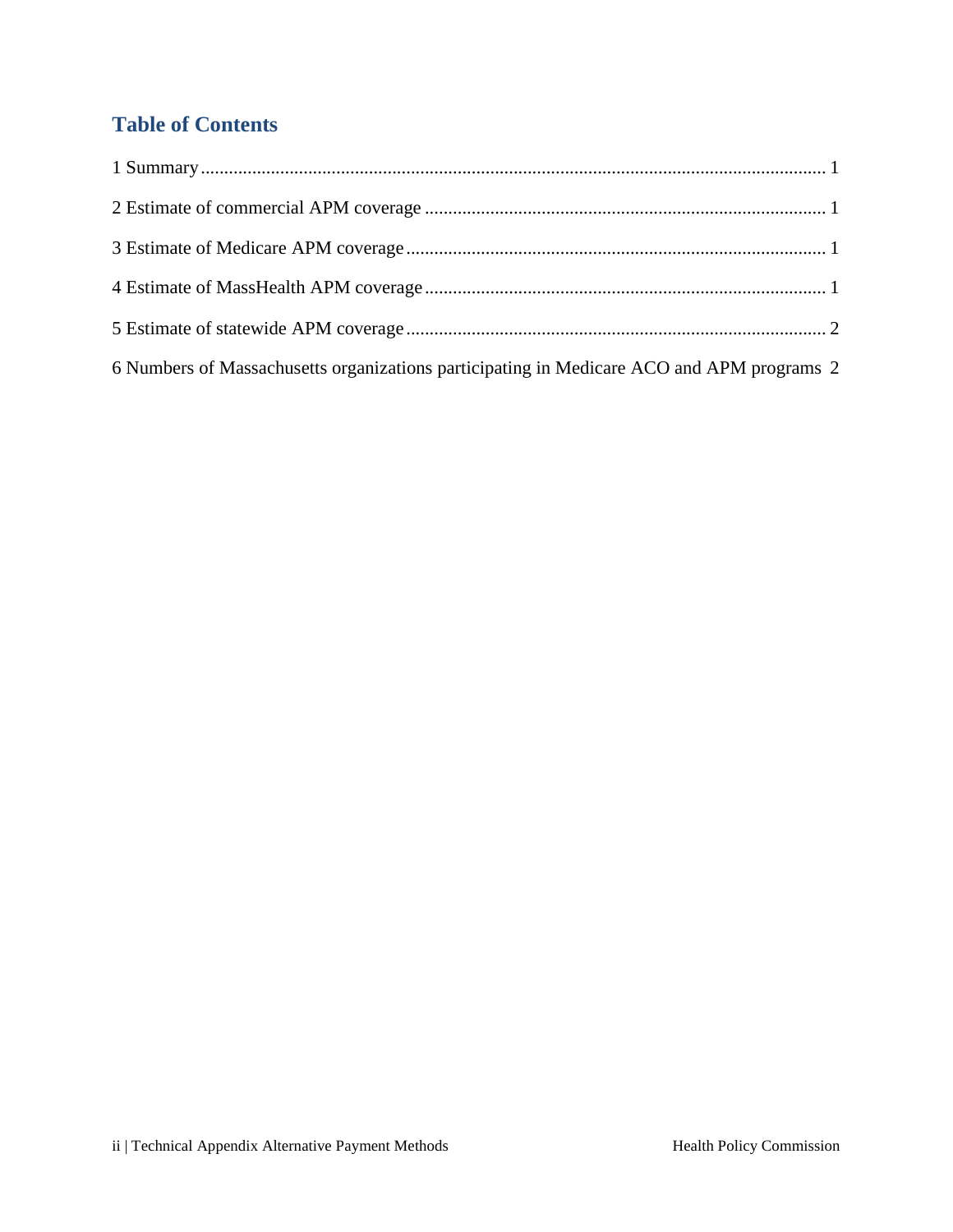#### <span id="page-2-0"></span>**1 Summary**

This section describes the Health Policy Commission's (HPC) approach to measuring the percentage of members covered under an alternative payment method (APM) in Massachusetts.

#### <span id="page-2-1"></span>**2 Estimate of commercial APM co**v**erage**

Our estimate of commercial APM coverage is based on data from the CHIA 2015 Annual Report Alternative Payment Methods Data Book (for CY 2014) and the HPC's 2014 Cost Trends Report. To estimate APM coverage for commercial payers, we summed member months associated with all payment methods excluding fee-for-service and divided by the total member months for these payers.

Estimates of the percentage of members enrolled in global-budget APMs with downside risks were derived in a similar manner using data from CHIA's 2015 supplemental APM data collection.

Estimates were produced using the most recently available version of the data source at the time of publication and confirmed by the CHIA. Exact percentages may vary slightly.

#### <span id="page-2-2"></span>**3 Estimate of Medicare APM coverage**

We estimated Medicare APM coverage in the Medicare Advantage population using the same methodology and data sets as used in the commercial sector analysis. To estimate Original Medicare (Medicare fee-for-service) APM coverage in 2014, we used Massachusetts enrollment data for the Medicare Shared Savings Program and the Pioneer program, which was obtained from the CMS Shared Savings Program Performance Year 3 (2014) Results and other publiclyavailable CMS data. We summed the number of beneficiaries enrolled in either of those programs in Massachusetts and divided by total number of beneficiaries in Massachusetts enrolled in Part A and/or Part B.

For Original Medicare, APM enrollment figures are slightly overestimated because several of the Accountable Care Organizations (ACOs) include residents of neighboring states that we are unable to exclude from data calculations. We were able to obtain such data for two ACOs and excluded out-of-state residents from our analysis accordingly. In both cases, the percentage of members residing in other states was less than 10 percent. In addition, we excluded one ACO, Accountable Care Clinical Services, PC, completely from our estimate of Massachusetts enrollment, because internet research strongly suggested that the vast majority of this ACO's assigned beneficiaries were not from Massachusetts.

#### <span id="page-2-3"></span>**4 Estimate of MassHealth APM coverage**

We estimated MassHealth MCO APM coverage using the same methodology and data sets as used in the commercial and Medicare Advantage analyses. MassHealth PCC data was provided